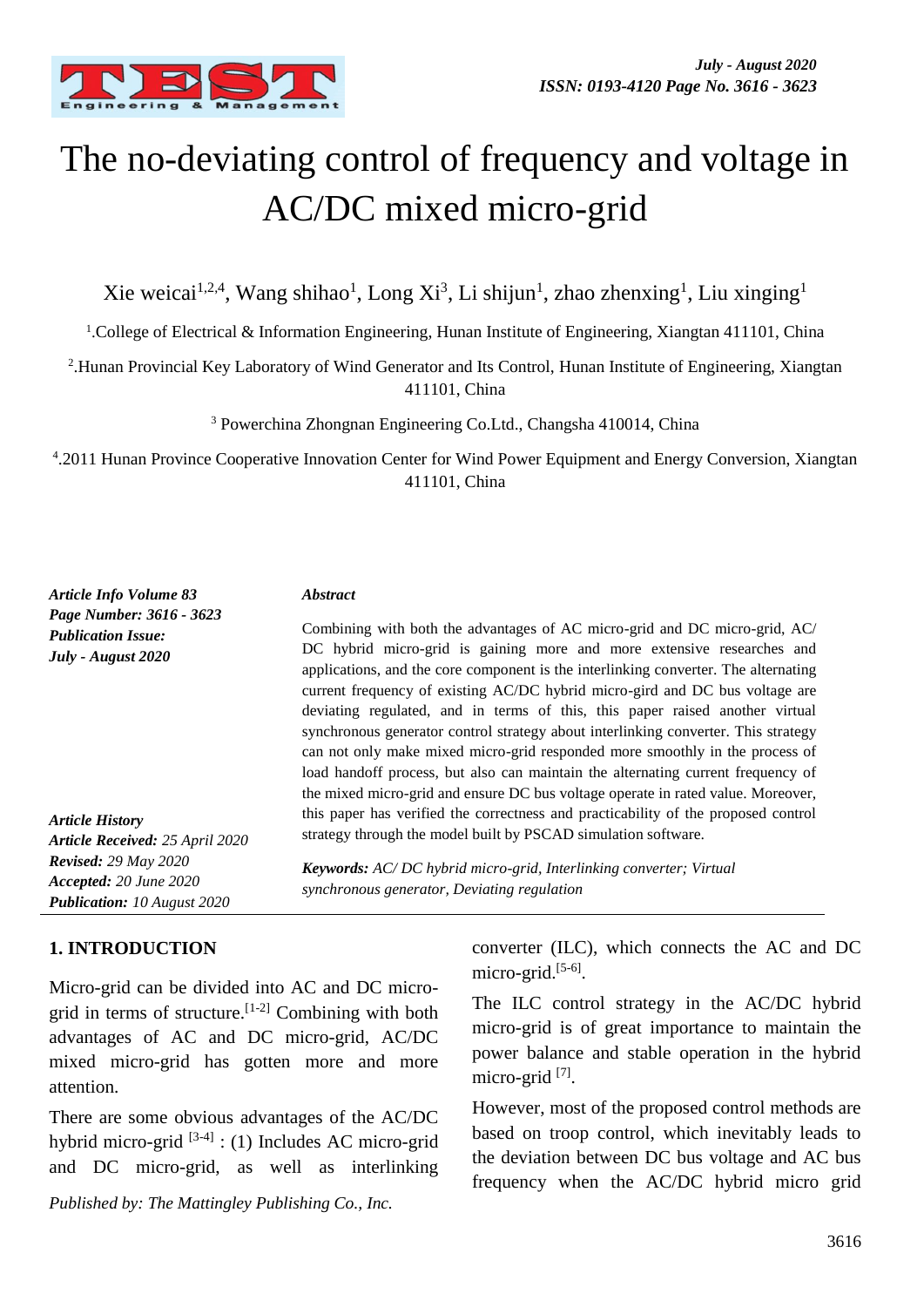

stable operated in island mode. At the same time, the mixed micro-grid in island mode is a weak grid system, which means the voltage and frequency are sensitive to DG output and load fluctuation, and in turn the voltage and frequency fluctuation of the system would influence the stable operation of DG and load in the mixed micro-grid.

In terms of the above problems, this paper proposed a ILC control strategy based on control VSG, which can not only enhance the stability of AC/DC hybrid micro grid system, but also can realize no-deviating control of DC bus voltage and AC frequency. The control system proposed in the paper can realize the mixed grid switch between the grid mode and island mode of the AC/DC micro-grid smoothly, and what's more, its correctness and practicability has been verified through Simulation Verification.

## **2. STRUCTURE OF AC/DC HYBIRD MICROGRID**

Figure 1 shows the typical structure of AC/DC hybrid micro-grid, which is composed of AC micro-grid, DC micro grid and ILC. In each subnet, the photovoltaic and wind power and other renewable energy sources are connected to the corresponding bus lines through their respective transformation devices, and directly supply the local load. At the same time, static transfer switch (STS) is installed on the AC bus line, through which the AC/DC micro-grid can switch between grid and island grid mode.

## **3. OPERATION MODES OF AC/DC HYBIRD MICROGRID**

The AC/DC hybrid micro has two modes: grid and island mode according to whether the static switch STS are closed or not.

### **3.1 grid mode**

In the grid mode, for the AC micro-grid connected to the Large power grid, the frequency and voltage of the AC micro-grid are supported by the large power grid. For the DC micro-grid, it also connects

*Published by: The Mattingley Publishing Co., Inc.*

to the Large power grid through ILC. At this time, any power imbalances within AC/DC micro-grid are adjusted by the bulk power grid, and the role of ILC is to maintain the power balance of DC bus voltage stability and power frequency. When there are surplus frequency in DC hybrid micro-grid, ILC works in contravariant mode, transmitting the surplus power from DC micro-grid to AC microgrid. When the power of DC micro-grid is in short supply, ILC works in rectification mode, transferring the power to DC micro-grid from AC micro-grid

If the power loss of ILC is ignored, the watt level and flow direction of the DC hybrid micro-grid can be expressed as follows:

DC micro-grid:

$$
P_{ILC} = \sum_{i} P^{i}_{dc - load} + P_{dc}^{loss} - \sum_{i} P^{i}_{dc}
$$
 (1)

AC micro-grid:

$$
P_{grid} = \sum_{i} P^{i}_{ac-load} + P_{ac}^{loss} - P_{ILC} - \sum_{i} P^{i}_{ac} \tag{2}
$$

In the formula,  $P_{\text{ILC}}$  represents the transmission power of ILC. And we make the power flow from DC hybrid micro-grid positive power. The *P*<sub>grid</sub> represents the power transmitted by the bulk power grid, and the positive power represents the output power.  $P^i$ <sub>dc-load</sub> and  $P^i$ <sub>ac-load</sub> respectively represents the load of AC and DC hybrid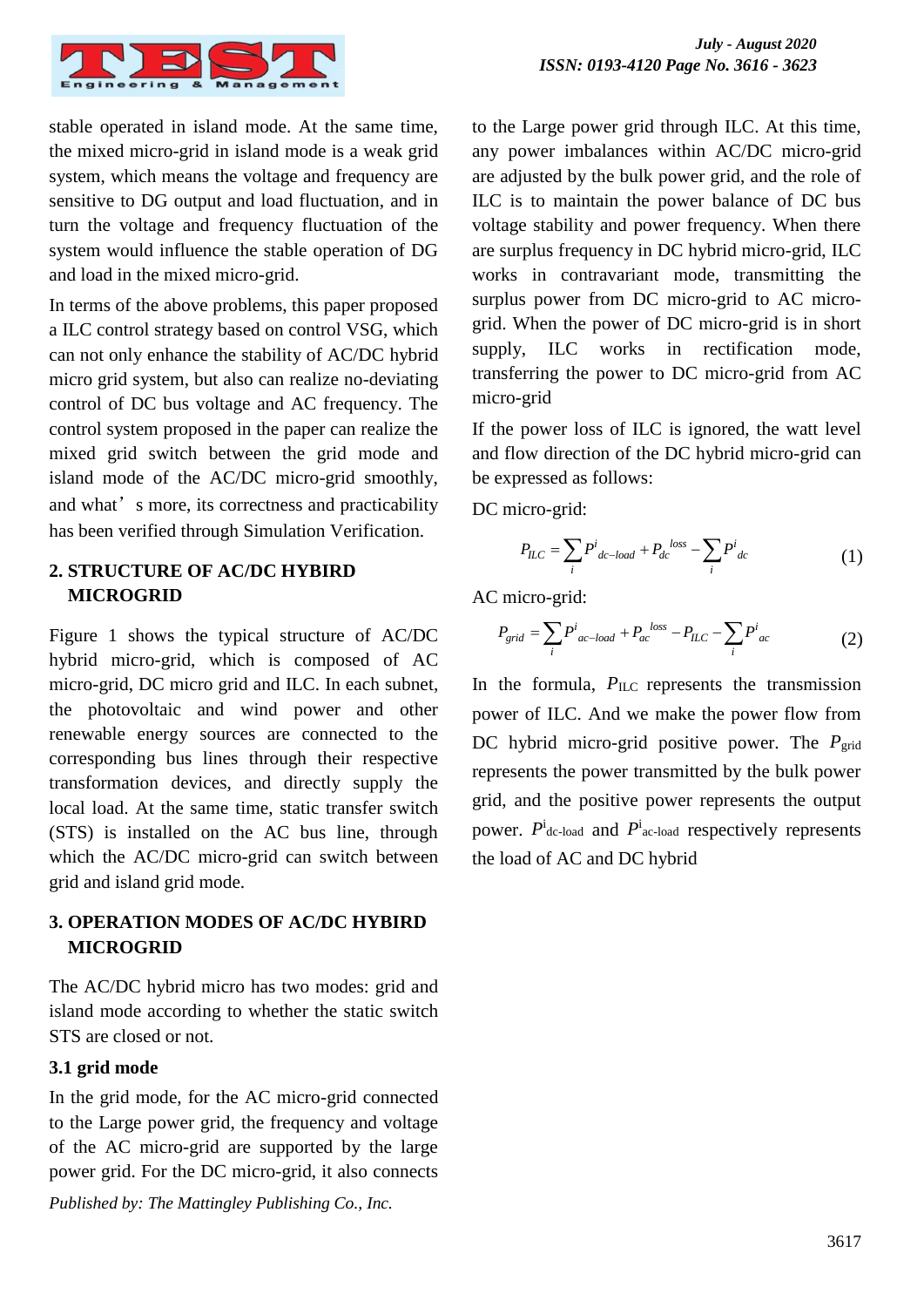



**Fig. 1** Structure of AC/DC Hybird Microgrid

micro-grid.  $P^{\text{dc}}_{\text{loss}}$  and  $P^{\text{ac}}_{\text{loss}}$  represents the power loss within DC and AC micro-grid.  $P^i{}_{dc}$  and  $P^i{}_{ac}$ respectively represents the generated power of distributed generation of DC and AC hybrid microgrid.

#### **3.2 Island mode**

In island mode, the power is supplied by the DG in the mixed micro-grid. To maintain the stable operation of the grid, ILC should adjust the working mode of itself according to the operation state and energy requirement.

Mode 1: Both the DC and AC micro-grid are operated with light load, and the power output from DG in each grid can meet the load requirements. At this time, ILC is in standby mode and does not need to transmit power.

$$
P_{grid} = P_{ILC} = 0 \tag{3}
$$

DC micro-grid: 
$$
\sum_{i} P^{i}{}_{dc-load} \leq \sum_{i} P^{i}{}_{dc}
$$
 (4)

AC micro-grid: 
$$
\sum_{i} P^{i}_{ac-local} \le \sum_{i} P^{i}_{ac}
$$
 (5)

Mode 2:DC micro-grid operated in light load,but AC micro-grid in heavy load.At this time,ILC should work in converter mode,transmiting power from DC micro-grid to AC micro-grid to replenish the needed power.

*July - August 2020 ISSN: 0193-4120 Page No. 3616 - 3623*

$$
P_{grid} = 0, P_{ILC} = \sum_{i} P^{i}_{ac - load} + P_{ac}^{loss} - \sum_{i} P^{i}_{ac}
$$
(6)

DC micro-grid: 
$$
\sum_{i} P^{i}{}_{dc-load} < \sum_{i} P^{i}{}_{dc} \tag{7}
$$

AC micro-grid: 
$$
\sum_{i} P^{i}_{ac-local} > \sum_{i} P^{i}_{ac}
$$
 (8)

Mode 3:DC micro-grid is in heavy load,and AC micro-grid is in light load,so ILC works in rectification mode,and the power needed of the DC micro-grid was supplied by the AC micro-grid.

$$
P_{grid} = 0, P_{ILC} = \sum_{i} P^{i}_{dc - load} + P_{dc}^{loss} - \sum_{i} P^{i}_{dc}
$$
\n(9)

DC micro-grid: 
$$
\sum_{i} P^{i}_{dc - load} > \sum_{i} P^{i}_{dc}
$$
 (10)

AC micro-grid: 
$$
\sum_{i} P^{i}_{ac-local} < \sum_{i} P^{i}_{ac}
$$
 (11)

### **4. THE ILC CONTROL STRATEGY OF AC/DC MIXED HYBRID MICRO-GRID**

#### **4.1 The ILC control strategy on the basis of VSG**

To make up for the disadvantages of traditional troop control strategy,this paper put forward a kind of ILC control strategy based on VSG.It can improve inertia of the grid without taking normalization to the DC bus voltage and AC microgird frequency,because it can generate the reference value of ILC output power by collecting the DC bus voltage and AC frequency after a certain process directly.

The p-f mathematical expression of VSG is as follows.

$$
\begin{cases}\nJ \frac{d\Delta w}{dt} = P_m - P_{ILC} - D\Delta w \\
\Delta w = w - w_N\n\end{cases}
$$
\n(12)

In the formula,*J* is the moment of inertia of VSG, $w_N$  and  $w$  are the grid rated angular frequency and VSG angular frequency respectively.The *P*<sup>m</sup> and *P*ILC are respectively the mechanical power and transmission power of VSG,and *D* is the damping coefficient.

*Published by: The Mattingley Publishing Co., Inc.*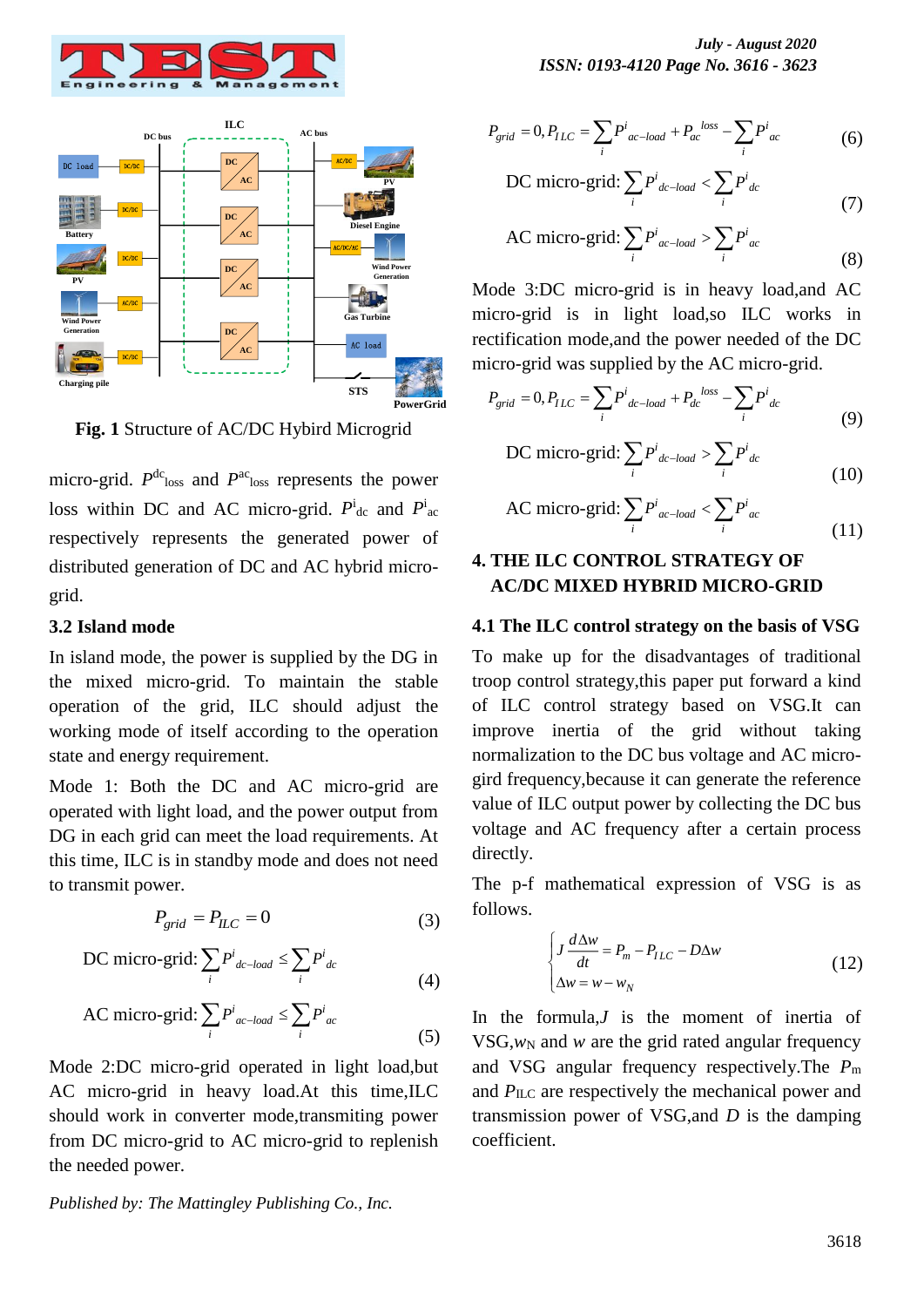

In order to eliminate the deviation between DC voltage and AC frequency caused by droop control,VSG's mechanical power *P*m consists of two parts.

$$
P_m = P^*_{dc} + P^*_{ac} \tag{13}
$$

$$
P^*_{dc} = (k_{dc} + \frac{k_{idc}}{s})(U^*_{dc} - U_{dc})
$$
 (14)

$$
P_{ac}^{*} = (k_{ac} + \frac{k_{iac}}{s})(w_N - w)
$$
 (15)

In the formula, $P^*$ <sub>dc</sub> and  $P^*$ <sub>ac</sub> are required power to eliminate deviation between DC voltage and AC frequency. $K_{DC}$ , $k_{\text{ide}}$  and  $k_{\text{ac}}$ , $k_{\text{iac}}$  respectively corresponds to PI ratio coefficients and integral coefficients.

In steady state,because of the PI regulator,the DC voltage  $U_{dc}$  and AC frequency f would keep stable to rated value, we can get  $d \Delta w/dt = 0$ , and from formula(12),we can get:

$$
P_m = P^*_{dc} + P^*_{ac} = P_{ILC} \tag{16}
$$

That means the watt level and direction are co directed by the operation state of DC micro-grid and AC micro-grid.

The reactive voltage regulation equation of VSG is as follows:

$$
E = (K_v(Q_N - Q) + U_N - U_m)(k_p + \frac{k_i}{s})
$$
\n(17)

In equation (17),  $Q_N$  is the VSG reactive power setting value, the actual output reactive power of VSG is  $Q$ ,  $K_v$  is the voltage adjustment coefficient,  $U_N$  is the rated effective value of the VSG terminal voltage, and Um is the actual terminal voltage RMS. The voltage regulation of the VSG mainly adjusts the VSG output voltage by the deviation of the output reactive power and the amplitude of the output voltage, and obtains the amplitude E of the VSG excitation electromotive force after passing through the PI regulator. After adjustment, the VSG can keep the output voltage of the terminal stable at a relatively reasonable value. The block diagram for the entire control strategy is shown F.ig 2.



**Fig. 2** Control strategy of ILC based on VSG

#### **5. THE SIMULATION ANALYSIS**

In order to verify the effectiveness of the ILC control strategy based on VSG proposed in this paper, the simulation model of the AC and DC hybrid micro grid is built in the PSCAD environment as shown in Fig.3.

The rated voltage of DC micro grid bus is 800V, AC micro grid rated frequency is 50Hz, AC and DC bus are connected by an ILC. Simulation parameters are shown in the following table.



## **Fig. 3** Simulation model of the tested AC/DC hybrid microgrid

Tab. 1 Simulation parameters of hybrid AC/DC microgrid Rated capacity of DC power  $P_{\text{dc}}/kW$  40

*Published by: The Mattingley Publishing Co., Inc.*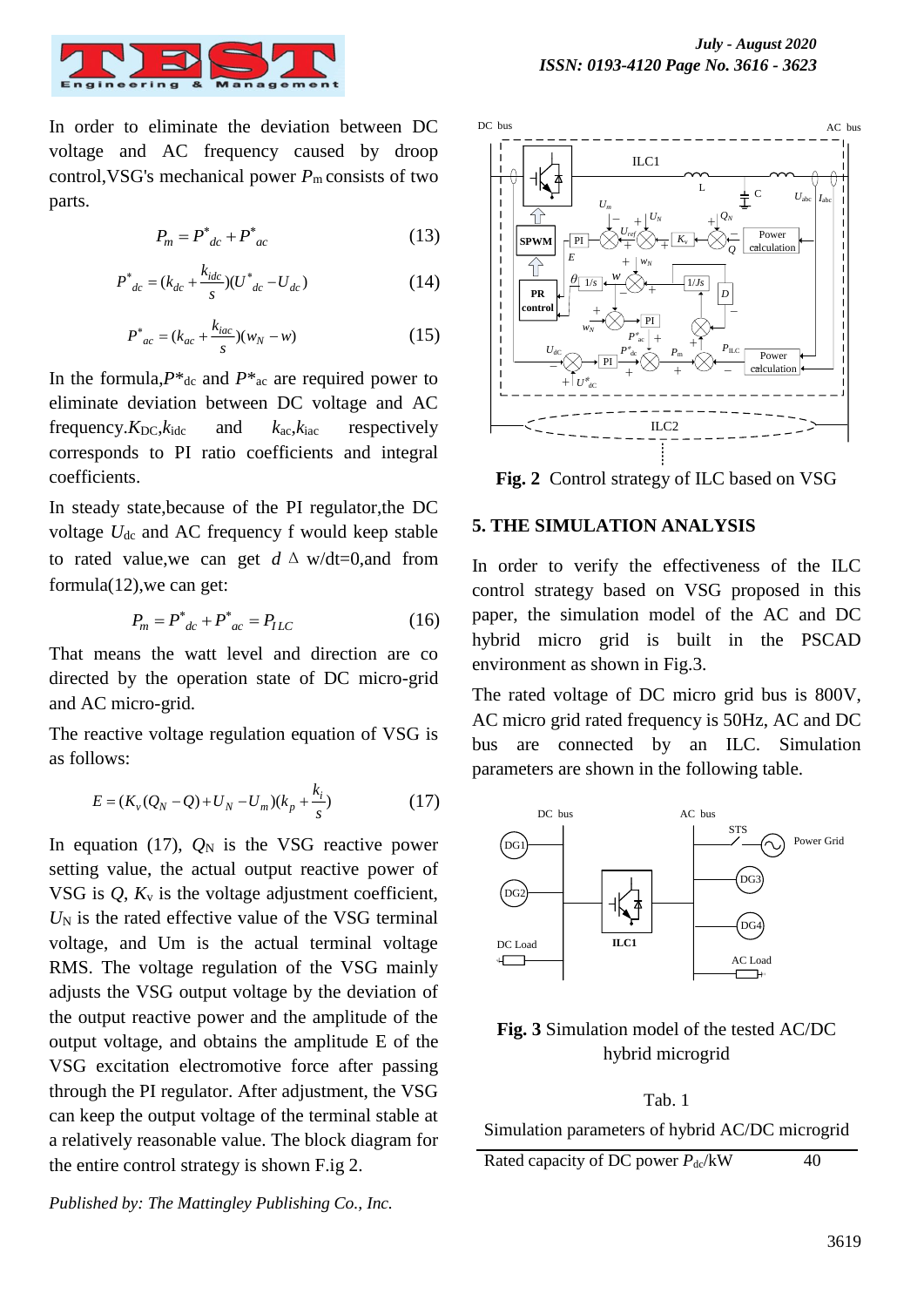

| Rated capacity of AC power $P_{ac}/kW$                   |     |
|----------------------------------------------------------|-----|
| The moment of inertia $J/Kg/m^2$                         | 2   |
| Damping coefficient $D/N \cdot m \cdot s/rad$            | 10  |
| PI ratio of DC voltage $K_{dc}$                          | 20  |
| PI integral coefficient of DC voltage $K_{\text{ide}}$   | 0.5 |
| PI ratio of AC frequency $K_{ac}$                        | 5   |
| PI integral coefficient of AC frequency $K_{\text{iac}}$ | 03  |
|                                                          |     |

#### **5.1 grid mode**

At beginning, DC micro-gird was loaded 40kW, while AC 60kW. Because it was connected to the bulk power grid, the frequency of AC bus is always 50Hz, as shown in Fig.4 (b). In order to make full use of DG, the DC and AC power sources are running at the maximum power, as shown in Fig.4(d)(g),  $P_{ac} = 50$ kW,  $P_{dc} = 40$ kW.The required power of the AC micro grid is supplemented by the large power grid, so the  $P_{grid}= 10$ kW, and the power output from the DC power supply can meet the load requirements, so the voltage of DC bus voltage is stable at the rated value of 800V, as shown in Fig.4 (a).At this point, ILC does not need to transmit power and is in standby mode, that is,  $P_{ILC} = 0$ kW, as shown in  $Fig4(c)$ 

*Published by: The Mattingley Publishing Co., Inc.*



**Fig. 4** AC/DC hybrid microgrid operate in grid mode

In the 2 second,16 kw load was increased to the DC micro-grid side, surpassing its maximum power output, and the DC bus voltage drop, so the ILC switched from standby mode to the rectifier mode, supplying power to DC side from the bulk power grid, and then the DC bus voltage began to rebound to the rated value. The stable value are:  $P_{\text{ILC}} = -16$ kw,  $P_{grid} = 26$ kw.During the whole process, the AC power supply will always operate at the maximum power. The output power of DC power supply will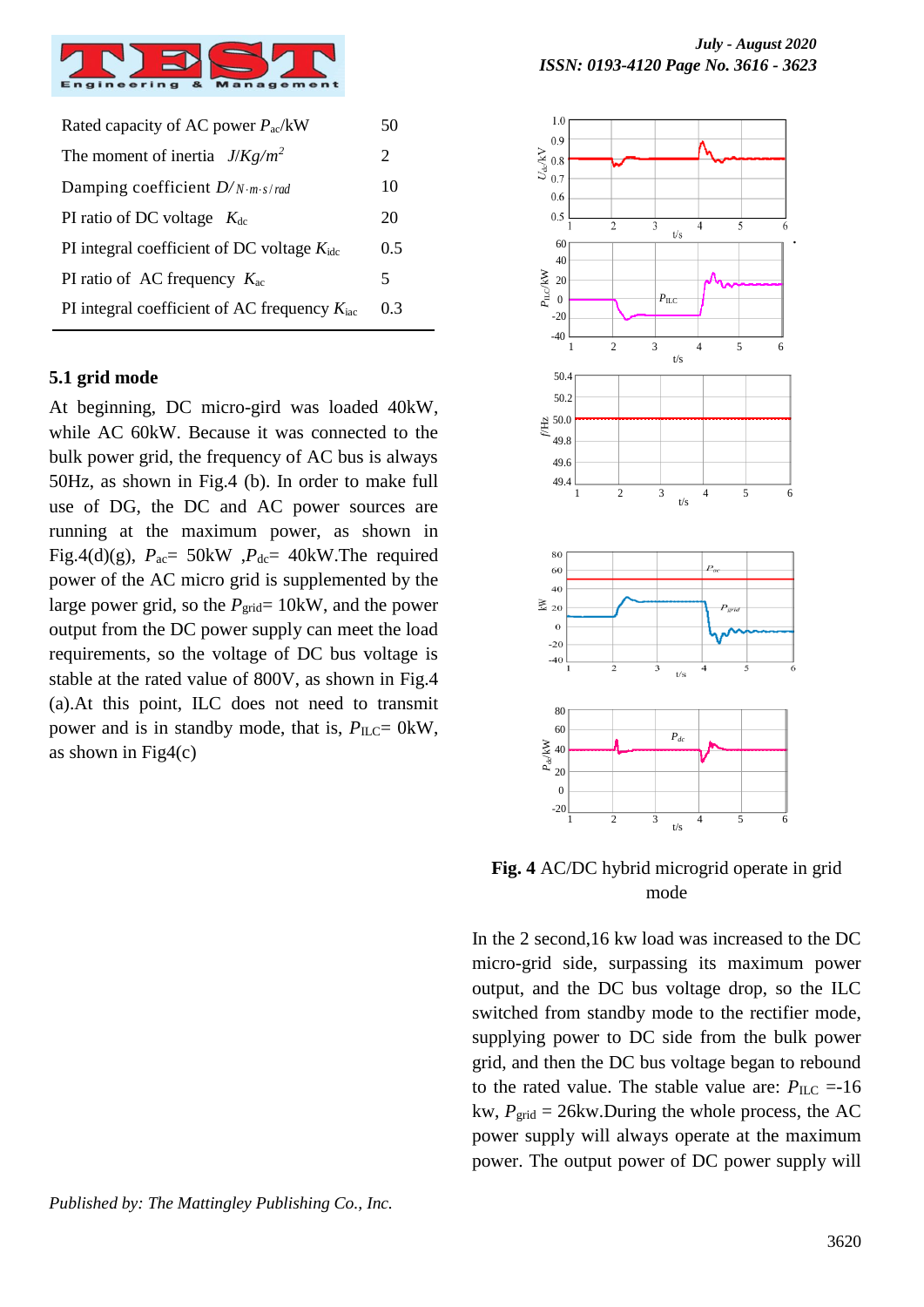

appear some fluctuation when the DC bus voltage changes, but it became stable in no time. In the 2 second, 32 loads was decreased from the DC microgrid side, and the changing process may be similar to the process when the load increased, the difference was that ILC work on the converter mode, transmitting surplus power to the bulk power grid from DC micro-grid, and the values in stable state are:  $P_{ILC} = 16 \text{ kW}$ ,  $Pgrid = -6 \text{ kw}$ .

### **5.2 grid mode**

## **5.2.1 DC micro-grid overload, AC micro-grid light load**

At beginning, DC micro-grid loaded 40 kw, AC loaded 30 kw load. Both power supply output power can meet the required load, so the AC bus frequency and DC bus voltages are at the rated power, as shown in fig.5 (d),  $P_{ILC}=0kW$ , AC power output  $P_{ac} = 30$ kW, as shown in fig.5 (c).

In the 2 second, 16kw was increased to the DC micro-grid, surpassing the maximum power output of the DC micro-grid, so the DC bus voltage drop. After the



*Published by: The Mattingley Publishing Co., Inc.*

## **Fig. 5** AC/DC hybrid microgrid operate in island mode

ILC detect the drop, it began to switch from standby mode to rectifier mode.In contrast to the grid mode, the power was supplied by AC microgrid. In terms of AC micro-grid. It equivalent to that the load was suddenly increased in this side, since ILC is controlled by VSG, it can provide a certain inertial support for the frequency of AC micro-grid, so the frequency of it decreased slowly. However, the AC frequency and the DC bus voltage would recover to the rated value as the power within the AC and DC micro-grid reach the balanced state.At stable state,  $P_{ILC}$  -16kw,  $P_{ac}$ = 46kW. In the 4 second, 16 kw was decreased from the DC micro-grid, and this changing process may be similar to that process when the load increased, the different point was that due to DC power supply can satisfy the requirement of its requirement, ILC work in standby mode, and values at stable state are:  $P_{ILC} = 0$  kw,  $P_{ac} = 30$  kw.

## **5.2.2 DC micro-grid is light load, AC micro-grid is overload**

At the initial moment, the DC micro-grid loaded 15kW, AC micro-grid loaded 50kW, and ILC worked in standby mode,  $P_{ILC} = 0kW$ ,  $P_{dc} = 15kW$ , and the simulation waveform is shown in fig 6 .

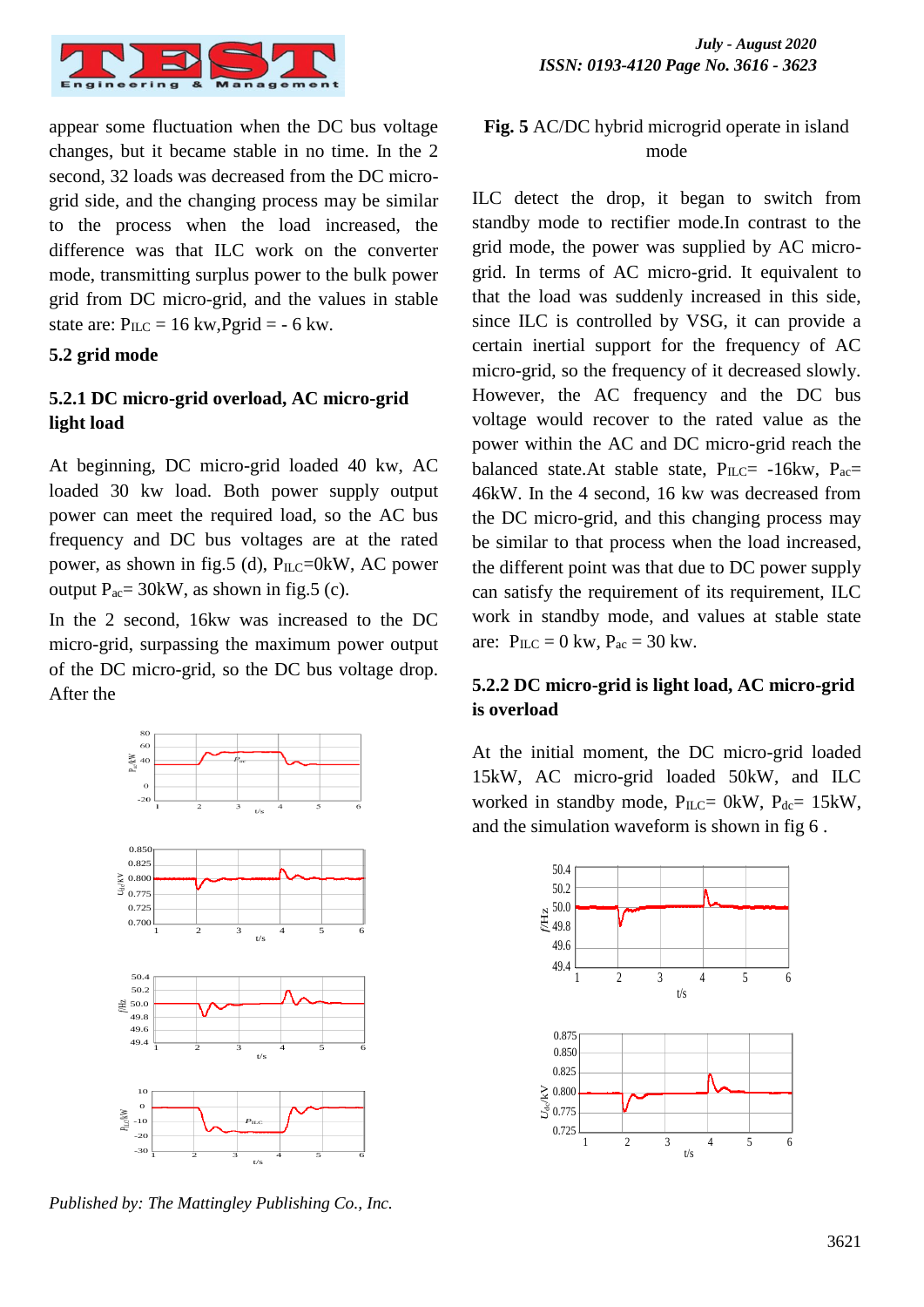



**Fig. 6** AC/DC hybrid microgrid operate in island mode

In the 2 second, 22 kw was increased to the AC micro-grid, making the AC micro-grid overload. The process is similar to the previous process when the DC micro-grid overload, but the difference was that the ILC worked on the converter mode, the power AC micro-grid needed was supplied by the DC micro-grid. In the stable state, the AC frequency and the DC bus voltage recover to the rated value:  $P_{ILC} = 22$  kw,  $P_{dc} = 37$  kw. In the 4 second, the loaded power decreased 22 kw, and this changing process was similar to the process when the load increased in the 2 second. Due to the AC power can meet the its requirement, ILC worked in standby mode, the values in the stable state are:  $P_{\text{ILC}}$  $= 0$  kw,  $P_{dc} = 15$  kw.

#### **CONCLUSION**

This paper put forward a ILC control strategy based on VSG, and verified the effectiveness of the proposed control strategy through the model built by PSCAD simulation software. The conclusions are as follows:

1) In the grid mode, any imbalance within the AC and DC hybrid micro-grid are adjusted by the bulk power grid, and each AC and DC power source is operated at their maximum power, thus increasing the use ratio of distributed energy.

*Published by: The Mattingley Publishing Co., Inc.*

2) In island mode, the ILC can switch operating mode automatically and make power regulation quickly by accessing the operating state of the mixed micro-grid according to the characteristic signal change of the mixed micro-grid kneck (DC bus voltage and AC micro-grid frequency), ensuring the stable operation of the mixed micro-grid.

#### **ACKNOWLEDGEMENTS**

This work is supported by Hunan Provincial Education Department funded scientific research projects (18A348), Hunan Provincial Self-study Fund projects (2019J40059) and Research and Development Program in Key Areas of Hunan Province (2019WK2012).

#### **REFERENCES**

- [1] Eghtedarpour N, Farjah E. Power Control and Management in a Hybrid AC/DC Microgrid[J]. IEEE Transactions on Smart Grid, 2014, 5(3): 1494-1505.
- [2] Wang C, Li X, Guo L, et al. A Nonlinear-Disturbance-Observer-Based DC-Bus Voltage Control for a Hybrid AC/DC Microgrid[J]. IEEE Transactions on Power Electronics, 2014, 29(11): 6162-6177.
- [3] Loh P C, Li D, Chai Y K, et al. Hybrid AC–DC Microgrids With Energy Storages and Progressive Energy Flow Tuning[J]. IEEE Transactions on Power Electronics, 2012, 28(4): 1533-1543.
- [4] Liu X, Wang P, Loh P C. A Hybrid AC/DC Microgrid and Its Coordination Control[J]. IEEE Transactions on Smart Grid, 2011, 2(2): 278-286.
- [5] Rodriguez-Diaz E, Vasquez J, Guerrero J. Intelligent DC Homes in Future Sustainable Energy Systems: When efficiency and intelligence work together[J]. Consumer Electronics Magazine IEEE, 2016, 5(1): 74-80.
- [6] Loh P C, Li D, Chai Y K, et al. Autonomous Operation of Hybrid Microgrid With AC and DC